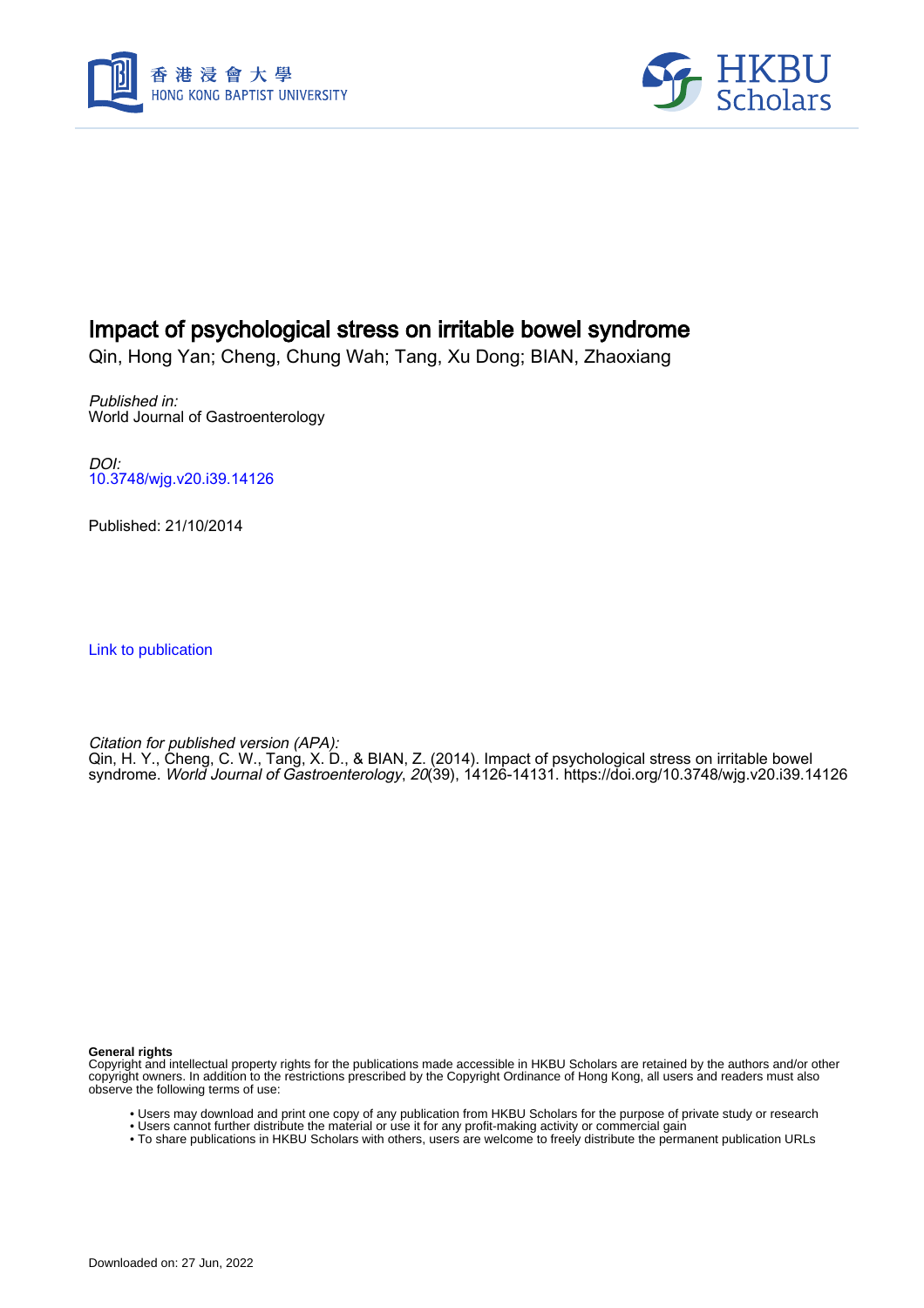

Submit a Manuscript: http://www.wjgnet.com/esps/ Help Desk: http://www.wjgnet.com/esps/helpdesk.aspx DOI: 10.3748/wjg.v20.i39.14126

*World J Gastroenterol* 2014 October 21; 20(39): 14126-14131 ISSN 1007-9327 (print) ISSN 2219-2840 (online) © 2014 Baishideng Publishing Group Inc. All rights reserved.

*TOPIC HIGHLIGHT*

**WJG 20<sup>th</sup> Anniversary Special Issues (4): Irritable bowel syndrome** 

# **Impact of psychological stress on irritable bowel syndrome**

Hong-Yan Qin, Chung-Wah Cheng, Xu-Dong Tang, Zhao-Xiang Bian

Hong-Yan Qin, Department of Pharmacy, First Hospital of Lanzhou University, Lanzhou 730000, China

Hong-Yan Qin, Chung-Wah Cheng, Zhao-Xiang Bian, Lab of Brain and Gut Research, School of Chinese Medicine, Hong Kong Baptist University, Kowloon Tong, Hong Kong

Xu-Dong Tang, China Academy of Chinese Medical Sciences, Beijing 100700, China

Author contributions: Qin HY wrote the manuscript about experimental evidence; Cheng CW contributed to the manuscript writing on clinical evidence; Tang XD contributed to the structure design of the manuscript; Bian ZX designed the aim of the editorial and finalized the manuscript.

Correspondence to: Zhao-Xiang Bian, MD, PhD, Professor, Lab of Brain and Gut Research, School of Chinese Medicine, Hong Kong Baptist University, No 7 of Baptist Road, Kowloon Tong, Hong Kong. bzxiang@hkbu.edu.hk

Telephone: +852-34112905 Fax: +852-34112929 Received: January 27, 2014Revised: June 3, 2014 Accepted: July 22, 2014

Published online: October 21, 2014

### **Abstract**

Psychological stress is an important factor for the development of irritable bowel syndrome (IBS). More and more clinical and experimental evidence showed that IBS is a combination of irritable bowel and irritable brain. In the present review we discuss the potential role of psychological stress in the pathogenesis of IBS and provide comprehensive approaches in clinical treatment. Evidence from clinical and experimental studies showed that psychological stresses have marked impact on intestinal sensitivity, motility, secretion and permeability, and the underlying mechanism has a close correlation with mucosal immune activation, alterations in central nervous system, peripheral neurons and gastrointestinal microbiota. Stress-induced alterations in neuro-endocrine-immune pathways acts on the gut-brain axis and microbiota-gut-brain axis, and cause symptom flare-ups or exaggeration in IBS. IBS is a stresssensitive disorder, therefore, the treatment of IBS should focus on managing stress and stress-induced

responses. Now, non-pharmacological approaches and pharmacological strategies that target on stress-related alterations, such as antidepressants, antipsychotics, miscellaneous agents, 5-HT synthesis inhibitors, selective 5-HT reuptake inhibitors, and specific 5-HT receptor antagonists or agonists have shown a critical role in IBS management. A integrative approach for IBS management is a necessary.

© 2014 Baishideng Publishing Group Inc. All rights reserved.

**Key words:** Psychological stress; Irritable bowel syndrome; Microbiota-gut-brain axis; Immune activation

**Core tip:** Evidence from both clinical and experimental studies showed that psychological stress, acute or chronic, occurring in early life or adulthood, has marked impact on intestinal sensitivity, motility, secretion and permeability, and the underlying mechanism has a close correlation with mucosal immune activation, alteration in central nervous system, peripheral neurons and gastrointestinal microbiota. This review provides an overview about how psychological stress contributes to the development of irritable bowel syndrome (IBS) and aggravation of IBS symptoms, and informs a more comprehensive approach to the management of IBS.

Qin HY, Cheng CW, Tong XD, Bian ZX. Impact of psychological stress on irritable bowel syndrome. *World J Gastroenterol* 2014; 20(39): 14126-14131 Available from: URL: http://www.wjgnet. com/1007-9327/full/v20/i39/14126.htm DOI: http://dx.doi. org/10.3748/wjg.v20.i39.14126

### **INTRODUCTION**

Irritable bowel syndrome (IBS) is a chronic continuous or remittent functional gastrointestinal (GI) disorder affecting, statistically, 11.2% of the global population<sup>[1]</sup>. It is characterized by abdominal pain or discomfort associ-

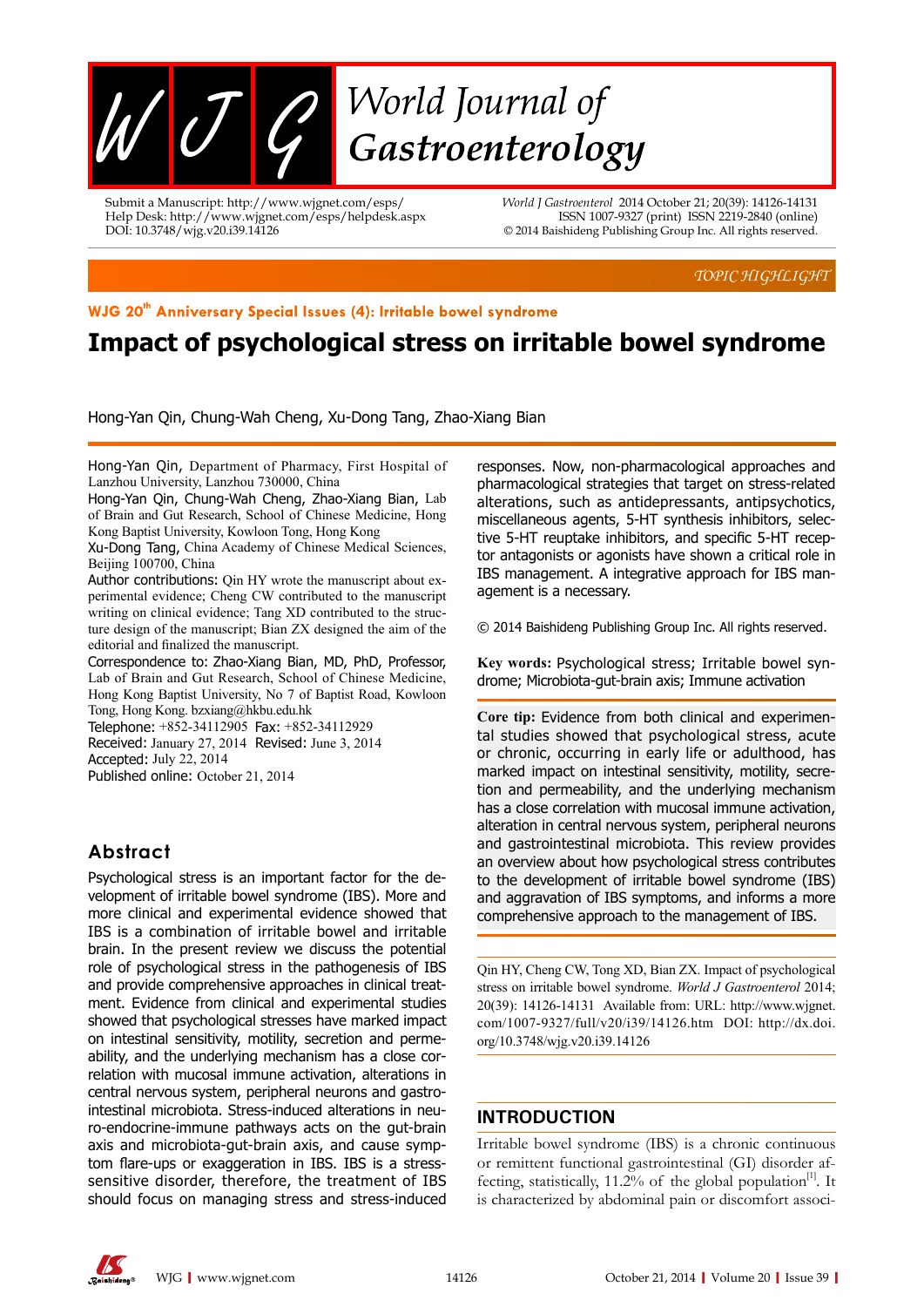ated with a change in consistency or frequency of stools but without gross abnormalities<sup>[2]</sup>. The pathophysiology of IBS is still inadequately understood, but it is most likely due to complex interactions between the immune, hormonal and nervous systems<sup>[3]</sup>. Diverse factors, including psychological stress, food intolerance or allergy, intestinal infection, injury (*e.g.*, abdominal or pelvic surgery), intestinal immune disruption and/or inflammation, changes in the intestinal microbiota or bacterial overgrowth, and genetic transmission, abuse and early life learning, have been found to contribute to the development of IBS syndrome according to the research in the last decade<sup>[4,5]</sup>.

Recently, disturbance of the bidirectional brain-gut axis is increasingly recognized as a conceptual model of IBS pathophysiology, involving abnormal function in the enteric, autonomic and/or central nervous systems $\mathbf{e}^{[0]}$ . As stress can result in overactivity or underactivity along the hypothalamic-pituitary-adrenal (HPA) axis and of the autonomic nervous (ANS), metabolic, and immune systems, it can alter brain-gut interactions, ultimately affecting different physiological functions of the gastrointestinal tract<sup>[7]</sup>. The relationship between psychological stress and visceral hypersensitivity has been studied and well described by Musial *et al*<sup>81</sup> and Larauche *et al*<sup>91</sup>, so this review will not cover that aspect of this topic. The purposes of this review are (1) to provide an overview of how psychological stress contributes to the development of IBS and aggravation of IBS symptoms; and (2) to inform a more comprehensive approach to the management of IBS.

### **Psychological stress and stress-activated pathways**

Stress as a specific medical term was first defined by the endocrinologist Hans Selye in 1936<sup>[9]</sup> as the physiological adaptive responses to perceived (psychological) or real (physical) threats ("stressors") to an organism<sup>[7,9]</sup>. An acute (sudden or short-term) stressor can evoke a "fight or flight" response that prepares to defend the stability of the internal environment in order to ensure the survival of the organism. When the stress passes, a negative feedback is triggered to terminate the stress response and bring the body back to a state of homeostasis or eustasis $^{[10]}$ . However, if the stressor becomes chronic and/ or exceeds the organism's ability to maintain the stress response, it becomes harmful because basal homeostasis cannot be reached<sup>[9]</sup>. For most humans in modern societies, psychological stress is more frequent than physical stress and it may be induced by various social and emotional triggers, some of which can be unique for an individual.

In the stress-activated pathways, the corticotrophin releasing factor (CRF) signaling system is a key element in the biochemical mechanism by which the brain translates a stimulus into an integrated physical response<sup>[10]</sup>. This system is composed of the 41 amino acid peptide, three related peptides, namely urocortin 1, urocortin 2 and urocortin 3, as well as the CRF receptors CRF1 and CRF2 and their variants $^{[9]}$ . When the body experiences stress, the CRF signaling system plays a primary neuroendocrine role in stimulating the HPA axis, acting as a neurotransmitter/neuromodulator to coordinate the immune and visceral efferent limbs, and activating the locus coeruleus and its noradrenergic projections. The CRF system can also modulate the forebrain, hindbrain and spinal sites for regulating the autonomic nervous system activity, leading to the stimulation of the sympathetic nervous system, release of catecholamines and induction of sacral parasympathetic activity<sup>[10]</sup>. In addition, stress affects directly or indirectly the composition and the growth of microbiota, which helps to maintain bidirectional communication between the components of the brain and the gut  $axis^{7}$ . The impact of stress on the brain-gut axis has been reviewed by Grenham  $et al^{[11]}$ and O'Malley *et al*<sup>[12]</sup>.

Cellular effectors are also considered to play an important role in stress-induced alterations of the gut. These factors include mast cells, enterochromaffin (EC) cells, and lymphocytes, as well as the neurotransmitters, *e.g.*, proteases, 5-HT, and pro-inflammatory cytokines. It is well known that mast cells, EC cells and lymphocytes located in the lamina propria and mucosa constitute the major subpopulation of mucosal leukocytes which are involved in mucosal innate immunity against alimentary allergens and infections. Immune activation has been observed more frequently in IBS patients than in healthy controls. A wide array of mediators released by immune cells in IBS patients have been found to evoke peripheral sensitization of mucosal neuronal afferents and recruitment of "silent" nociceptors<sup>[13,14]</sup>. Moreover, at the cellular level, immune cells are known to express receptors for several different stress-related peptides including CRF, and the CRF family of peptides has potent immunomodulatory actions, suggesting that there may be crosstalk between stressors and immune factors in IBS<sup>[12]</sup>.

The role of intestinal microbiota in the pathogenesis of IBS has drawn much attention in recent years. As a natural reservoir of microbiota, the GI tract plays a physiological role in metabolic, protective and structural functions in the body, while dysbiosis may contribute to several diseases, including IBS<sup>[15]</sup>. Chronic stress can induce dysbiosis and enhanced bacterial wall adherence, while the interaction between host and microbiota can modulate the neuro-immune-endocrine systems<sup>[16]</sup>, suggesting that stress-induced microbiota alteration of the gut also plays a critical role in the pathogenesis of IBS. It has been reported that the abnormal GI microbiota interacts with the immune system and nervous system, which may cause the GI tract dysfunction by disturbing the brain-gut axis<sup>[17]</sup>. Now, the emerging concept of a microbiota-gut-brain axis suggests that targeting the gut microbiota may be a viable approach to treating complex disorders of the central nervous system<sup>[18]</sup>.

Stress stimulates the HPA axis and then triggers the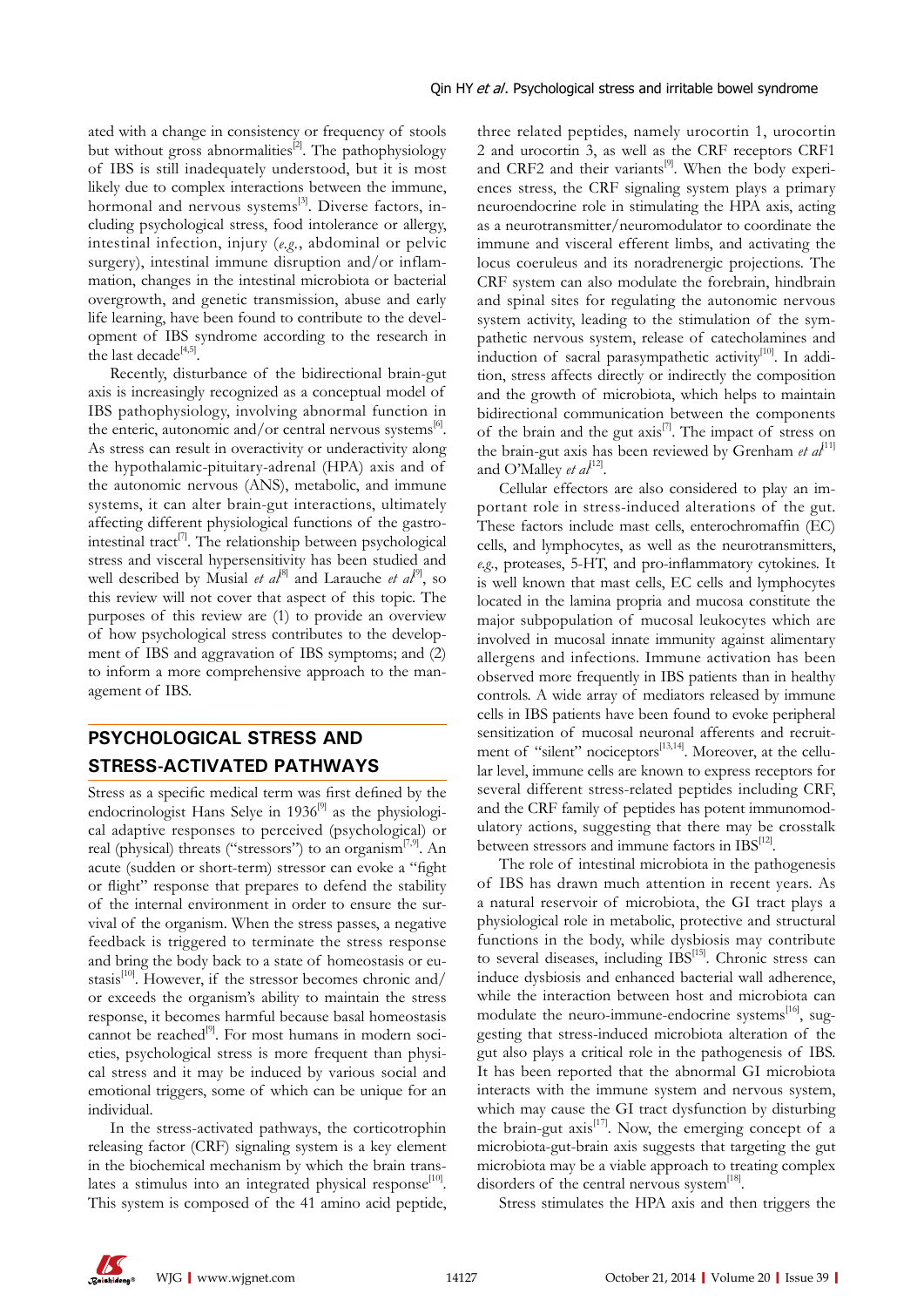release of CRF, ACTH, and cortisol, which directly or indirectly affect gut function, influences the composition and the growth of microbiota, and also stimulates the sympathetic nervous system. Stress alters the quantity of mast cells, EC cells, lymphocytes as well as their produced neurotransmitters, which are all involved in mucosal immune activation and further interact with gut microbiota and gut function. Stress-related changes in gut microbiota help maintain contact between the brain and gut.

### **Psychological stress in IBS development**

#### *Evidence from clinical research*

The co-morbidity of IBS and psychological distress is common, and the prevalence of at least one psychiatric disorder typically ranges from 40% to 60% and has been reported as high as  $80\%$ <sup>[19,20]</sup>. A strong correlation can also be observed between the severity of IBS and its comorbid psychiatric disorders, especially depression and  $\frac{1}{2}$  anxiety<sup>[12,19]</sup>. One review about the psychosocial determinants of IBS published in  $2013^{[21]}$ , reports a significant increase in stressor score just before progression from IBS non-patient to IBS patient. And also major life traumas (*e.g.*, disruption of a close relationship, a marital separation, a family member leaving home, or break-up of a serious girl/boyfriend relationship) were frequently reported 38 wk prior to onset of IBS symptoms. In addition, other previous studies have demonstrated that early adverse life events (EALs) are associated with the prevalence of IBS<sup>[22,23]</sup>. EALs refer to traumatic experiences during childhood (*e.g.*, maladjusted relationships, severe illness or death of a parent, and physical, sexual or emotion abuse). In patients, the occurrence of IBS is typically associated with a higher total early life trauma score and impacted on health related quality of life (HRQOL)[22]. These studies strongly and clearly suggest that psychological or psychosocial stressors determine the development of IBS.

At the same time, there is some conflicting evidence about the relationship between stress and severity of IBS. In his review, Surdea-Blaga et al<sup>21</sup> showed that stressful life events can exacerbate abdominal pain and abdominal distension in up to one-third of IBS patients. In contrast, Blanchard *et al*<sup>[24]</sup> showed that the relation between stress and IBS symptoms was in a reciprocal, not causal, relationship after studying 254 treatment-seeking IBS patients for 4 wk. In yet another cross-sectional study of 153 consecutive patients diagnosed with different IBS subtypes (*i.e.*, constipation-predominant, diarrheapredominant and mixed), Farzaneh et al<sup>25]</sup> found no significant difference in the psychological profiles.

#### *Evidence from animal studies*

Based on the stress-related modulation in IBS patients, different experimental animal stress models have been developed to assess the vulnerability, the triggering and perpetuating factors determining stress. These include: an acute/chronic mild stress model with exposure to water avoidance stress; neonatal maternal separation stress model; restraint stress, genetic models of chronic stress, post-traumatic stress disorder model, neonatal inflammation/neonatal pain models, post-infectious IBS model and post-inflammatory IBS model. They provide a variety of approaches to explore hypotheses regarding the pathophysiological mechanisms underlying stress-related modulation of pain, visceral sensation and motility<sup>[9,10]</sup>.

Experimental studies have shown that mucosal mast cells are activated after acute stress, and that they are increased or located closer to enteric nerves after chronic stress[26-28]. These mast cells release neuropeptides, *i.e.*, 5-HT, proteases and pro-inflammatory cytokines, known to be the mediators responsible for the altered intestinal sensation, motility, secretion and permeability characteristic of  $IBS^{[29]}$ . As the majority of enteroendocrine cells, intestinal EC number and its product 5-HT content are elevated after early life stress (neonatal maternal separation)<sup>[30-32]</sup>, and the increased 5-HT has been confirmed to have close correlation with the symptom generation of  $IBS^{[33,34]}$ . In addition to mast cells and EC cells, the increased numbers of immune cells, such as T cells, with production of various cytokines are observed in the intestinal mucosa, which may be responsible for the immune activation in IBS. Dysfunction of the intestinal barrier, such as increased intestinal permeability and reduced intestinal blood flow, can be caused by different types of stress and the underlying mechanism was found to have a correlation with release of acetylcholine, glucocorticoids and corticotrophin-releasing hormone, activation of intestinal mast cells, and even splanchnic vasoconstriction driven by activation of the parasympathetic nervous system<sup>[35]</sup>. Intestinal barrier dysfunction may cause local or systemic inflammatory reactions and immune activation, which further affect the neuroendocrine-immune pathways and lead to abnormal GI function. It is becoming well recognized that low-grade inflammation and the activated innate and adaptive immune responses play a vital role in the pathogenesis of IBS<sup>[36,37]</sup>. Now, psychological stress was found to mediate the immune activation and alter the body's responses to stress, which may facilitate the immune activation and/or exacerbate the dysregulation of stress response in IBS, and thus cause symptom flare-ups or exaggeration $<sup>[12]</sup>$ .</sup>

Besides the gut, early life stress also has an impact on the central nervous system and peripheral neurons. For example, stress up-regulates the tyrosine kinase receptor A nociceptive fibers, *c-fos* expression and CRF expression in the spinal cord and brain<sup>[38-40]</sup>; while stress downregulates voltage-gated potassium channels and upregulates sodium channels in colonic DRG neurons<sup>[41,42]</sup>. All of these factors contribute to the altered visceral hypersensitivity in IBS. It is found that both chronic water avoidance stress and acute restraint stress can increase colonic motility and induce sustained visceral hyperalgesia in rats, and CRF has been reported to be the key

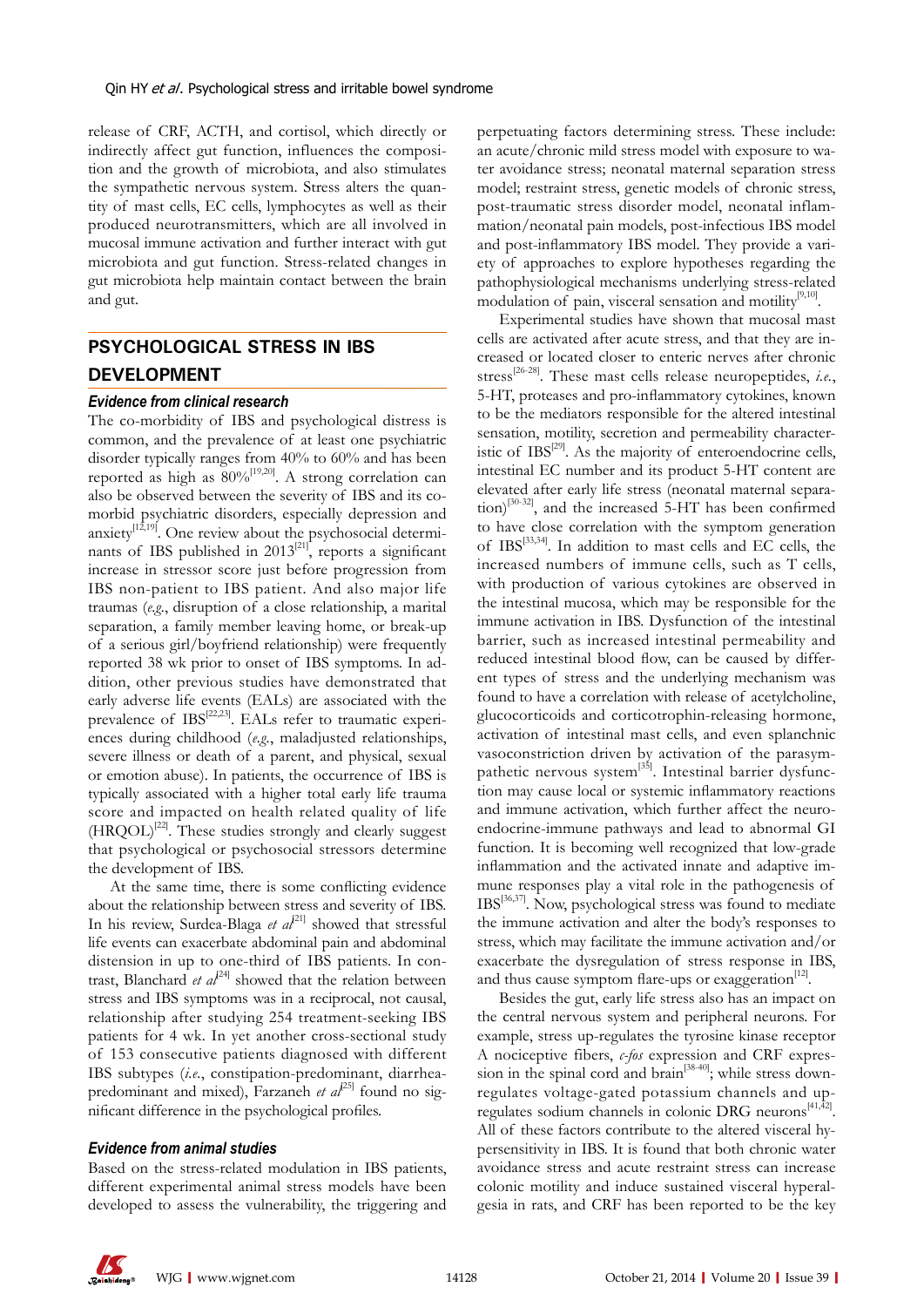factor responsible for stress-induced intestinal dysfunction[43,44]. In recent years, the fecal microbiota was also found altered in the rats exposed to early life stress, and gastrointestinal microbiota has been considered to play an important role in the pathogenesis of  $IBS^{[45,46]}$ .

The above experimental evidence from animals shows that stress, acute or chronic, applied in early life or adulthood, has marked impact on intestinal functions, and that the underlying mechanism has close correlation with alterations in mucosal immune cells, the central nervous system, peripheral neurons and gastrointestinal microbiota. The strong linkage of psychological stress and IBS originates from the brain-gut axis. Under normal conditions, the brain (central nervous system) communicates with the gut (enteric nervous system). The enteric nervous system (also named as "little brain") plays an essential role in the regulation of gut physiology, including secretion, motility and release of various neuropeptides and hormones $[7]$ . Stress can induce alternations in central stress and arousal circuits (emotional motor system), result in increased CRF and noradrenergic release and activation of behavioral and autonomic responses. These may disrupt the sympathetic and parasympathetic nervous systems, HPA axis, endogenous pain modulation systems, and ascending aminergic pathway<sup>[22]</sup>.

In fact, the communication between the central nervous system and enteric nervous system can be twodirectional; whereas the brain can influence the function of the enteric nervous system. Therefore, stress can be the etiology for the development of IBS or aggravation of IBS symptoms (top-down model). IBS symptoms (*e.g.*, chronic continuous or remittent abdominal pain or discomfort associated with a change in consistency or frequency of stools) can elucidate or aggravate psychological disorders (*e.g.*, depression and anxiety) and lower the health related quality of life (bottom-up model). Combination of the both top-down and bottom-up models is also available for this bi-directional mechanism $[47]$ .

### **Management of IBS**

There is strong evidence that IBS is a stress-sensitive disorder. Therefore, the treatment of IBS should pay much attention to managing stress and stress-induced responses. Due to the failure of traditional pharmaceuticals, *e.g.*, laxatives and secretagogues, to give permanent relief, non-pharmacological approaches are now getting more and more attention. They include physician-patient relationship and placebo, patient education, utility of hypnotherapy, cognitive behavioral therapy, dietary modification including probiotics, exercise, and biofeedback<sup>[48]</sup>. Furthermore, a growing body of experimental data and clinical observations indicate the existence of a three-limbed microbiota-gut-brain axis. This is worthy of much further investigation for the development of any microbiotabased and microbiota-specific therapeutic strategies for IBS in the future. Moreover, pharmacological elements targeting GI symptoms and psychological symptoms should be developed further to treat the irritable bowel and irritable brain.

It is well known that 5-HT plays a critical role in stress-related alteration of gut motility, visceral sensitivity, and intestinal secretion, and also in the pathophysiology of many extra-intestinal stress-related disorders, such as anxiety, depression or chronic pain syndrome<sup>[9]</sup>. Therefore, therapeutic strategies that target 5-HT availability has been studied extensively, such as the inhibitor of 5-HT synthesis enzyme (tryptophan hydroxylase, TPH), selective 5-HT reuptake inhibitors, 5-HT-norepinephrine reuptake inhibitors, 5-HT3 receptor antagonists, and 5-HT4 receptor agonists have been investigated and some of them have been applied clinically to relieve symptoms of IBS. LX1031, an locally acting, small molecule inhibitor of TPH, has been confirmed to relieve symptoms and increase stool consistency in non-constipating IBS patients in a phase 2 study<sup>[49]</sup>. Alosetron, a representative antagonist of 5-HT3 receptors, is an effective agent in the symptom improvement of diarrhea-predominant IBS, but the serious adverse effects (*i.e.*, constipation and ischemic colitis) made it only being used under restrictive guideline. Tegaserod, a selective partial agonist of the 5-HT4 receptor, improved bowel habit but not abdominal pain in IBS patients, but the possible cardiovascular adverse effects made it being withdrawn. Nowadays, strategies targeting serotonergic systems remain active, 5-HT4 agonists, *i.e.* prucalopride, ATI-7505 and TD-5108, have been reported to have selectivity for 5-HT4 and will be advanced to human trial<sup>[50]</sup>. Ramosetron, a 5-HT3 receptor antagonist, was found effective in the treatment of visceral pain in IBS patients<sup>[51]</sup>.

The pharmacological approaches for stress-related disorders also include tricyclic antidepressants, atypical antipsychotics and some miscellaneous agents<sup>[20]</sup>. Thorough development and assessment from the brain-gut aspect will provide more solid evidence about their usage in IBS patients.

#### **REFERENCES**

- 1 **Lovell RM**, Ford AC. Global prevalence of and risk factors for irritable bowel syndrome: a meta-analysis. *Clin Gastroenterol Hepatol* 2012; **10**: 712-721.e4 [PMID: 22426087]
- 2 **Drossman DA**, Corazziari E, Delvaux M, Spiller RC, Talley NJ, Thompson WG, Whitehead WE, McLean V. Rome III: The functional gastrointestinal disorders. 3rd ed. Virginia: Degnon Associates, 2006
- 3 **Katsanos AH**, Giannopoulos S, Georgios Tsivgoulis. The braingut axis in the pathophysiology of irritable bowel syndrome. *Immuno-Gastroenterol* 2012; **1**: 23-26 [DOI: 10.7178/ig.1.1.6]
- 4 **Camilleri M**, Di Lorenzo C. Brain-gut axis: from basic understanding to treatment of IBS and related disorders. *J Pediatr Gastroenterol Nutr* 2012; **54**: 446-453 [PMID: 22027566 DOI: 10.1097/MPG.0b013e31823d34c3]
- 5 **Sperber AD**, Drossman DA. Irritable bowel syndrome: a multidimensional disorder cannot be understood or treated from a unidimensional perspective. *Therap Adv Gastroenterol* 2012; **5**: 387-393 [PMID: 23152732 DOI: 10.1177/1756283X12 460420]
- 6 **Karantanos T**, Markoutsaki T, Gazouli M, Anagnou NP,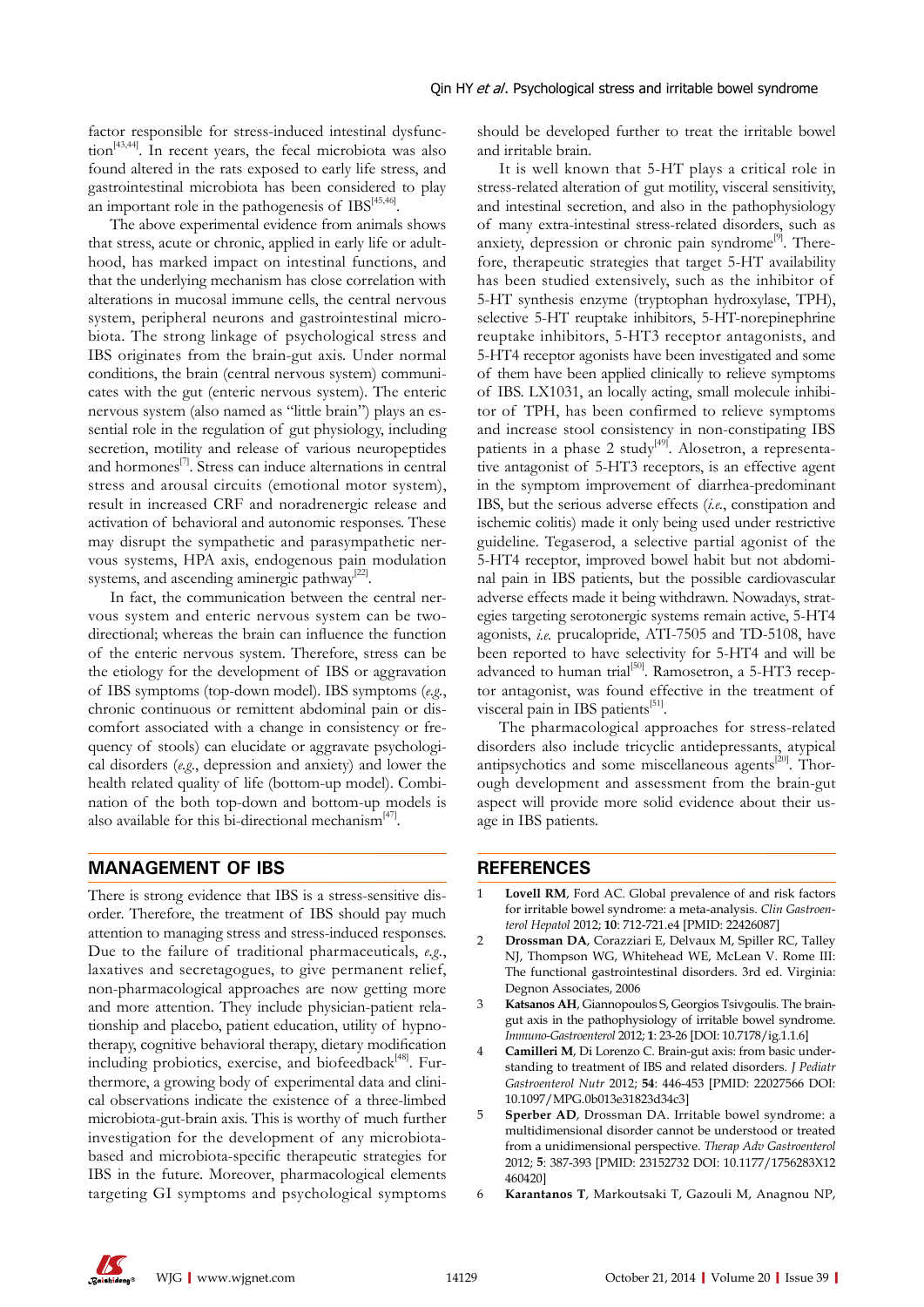Karamanolis DG. Current insights in to the pathophysiology of Irritable Bowel Syndrome. *Gut Pathog* 2010; **2**: 3 [PMID: 20465787 DOI: 10.1186/1757-4749-2-3]

- 7 **Konturek PC**, Brzozowski T, Konturek SJ. Stress and the gut: pathophysiology, clinical consequences, diagnostic approach and treatment options. *J Physiol Pharmacol* 2011; **62**: 591-599 [PMID: 22314561]
- 8 **Musial F**, Häuser W, Langhorst J, Dobos G, Enck P. Psychophysiology of visceral pain in IBS and health. *J Psychosom Res* 2008; **64**: 589-597 [PMID: 18501259 DOI: 10.1016/j.jpsych ores.2008.02.024]
- Larauche M, Mulak A, Taché Y. Stress and visceral pain: from animal models to clinical therapies. *Exp Neurol* 2012; **233**: 49-67 [PMID: 21575632 DOI: 10.1016/j.expneurol.2011.04.020]
- 10 **Larauche M**, Mulak A, Taché Y. Stress-related alterations of visceral sensation: animal models for irritable bowel syndrome study. *J Neurogastroenterol Motil* 2011; **17**: 213-234 [PMID: 21860814 DOI: 10.5056/jnm.2011.17.3.213]
- 11 **Grenham S**, Clarke G, Cryan JF, Dinan TG. Brain-gut-microbe communication in health and disease. *Front Physiol* 2011; **2**: 94 [PMID: 22162969 DOI: 10.3389/fphys.2011.00094]
- 12 **O'Malley D**, Quigley EM, Dinan TG, Cryan JF. Do interactions between stress and immune responses lead to symptom exacerbations in irritable bowel syndrome? *Brain Behav Immun* 2011; **25**: 1333-1341 [PMID: 21536124 DOI: 10.1016/ j.bbi.2011.04.009]
- 13 **Barbara G**, Stanghellini V, Cremon C, De Giorgio R, Corinaldesi R. What is the effect of inflammation on intestinal function? *Inflamm Bowel Dis* 2008; **14** Suppl 2: S140-S144 [PMID: 18816685 DOI: 10.1002/ibd.20701]
- 14 **Sturiale S**, Barbara G, Qiu B, Figini M, Geppetti P, Gerard N, Gerard C, Grady EF, Bunnett NW, Collins SM. Neutral endopeptidase (EC 3.4.24.11) terminates colitis by degrading substance P. *Proc Natl Acad Sci USA* 1999; **96**: 11653-11658 [PMID: 10500232]
- 15 **Bonfrate L**, Tack J, Grattagliano I, Cuomo R, Portincasa P. Microbiota in health and irritable bowel syndrome: current knowledge, perspectives and therapeutic options. *Scand J Gastroenterol* 2013; **48**: 995-1009 [PMID: 23964766 DOI: 10.31 09/00365521.2013.799220]
- 16 **Aguilera M**, Vergara P, Martínez V. Stress and antibiotics alter luminal and wall-adhered microbiota and enhance the local expression of visceral sensory-related systems in mice. *Neurogastroenterol Motil* 2013; **25**: e515-e529 [PMID: 23711047 DOI: 10.1111/nmo.12154]
- **Ringel Y**, Maharshak N. Intestinal microbiota and immune function in the pathogenesis of irritable bowel syndrome. *Am J Physiol Gastrointest Liver Physiol* 2013; **305**: G529-G541 [PMID: 23886861 DOI: 10.1152/ajpgi.00207.2012]
- 18 **Cryan JF**, Dinan TG. Mind-altering microorganisms: the impact of the gut microbiota on brain and behaviour. *Nat Rev Neurosci* 2012; **13**: 701-712 [PMID: 22968153 DOI: 10.1038/ nrn3346]
- 19 **Singh P**, Agnihotri A, Pathak MK, Shirazi A, Tiwari RP, Sreenivas V, Sagar R, Makharia GK. Psychiatric, somatic and other functional gastrointestinal disorders in patients with irritable bowel syndrome at a tertiary care center. *J Neurogastroenterol Motil* 2012; **18**: 324-331 [PMID: 22837881 DOI: 10.5056/jnm.2012.18.3.324]
- 20 **Dekel R**, Drossman DA, Sperber AD. The use of psychotropic drugs in irritable bowel syndrome. *Expert Opin Investig Drugs* 2013; **22**: 329-339 [PMID: 23316916 DOI: 10.1517/1354 3784.2013.761205]
- 21 **Surdea-Blaga T**, Băban A, Dumitrascu DL. Psychosocial determinants of irritable bowel syndrome. *World J Gastroenterol* 2012; **18**: 616-626 [PMID: 22363132 DOI: 10.3748/wjg. v18.i7.616]
- 22 **Chang L**. The role of stress on physiologic responses and clinical symptoms in irritable bowel syndrome. *Gastroenterology* 2011; **140**: 761-765 [PMID: 21256129 DOI: 10.1053/

j.gastro.2011.01.032]

- 23 **Bradford K**, Shih W, Videlock EJ, Presson AP, Naliboff BD, Mayer EA, Chang L. Association between early adverse life events and irritable bowel syndrome. *Clin Gastroenterol Hepatol* 2012; **10**: 385-390.e1-3 [PMID: 22178460 DOI: 10.1016/ j.cgh.2011.12.018]
- 24 **Blanchard EB**, Lackner JM, Jaccard J, Rowell D, Carosella AM, Powell C, Sanders K, Krasner S, Kuhn E. The role of stress in symptom exacerbation among IBS patients. *J Psychosom Res* 2008; **64**: 119-128 [PMID: 18222125 DOI: 10.1016/ j.jpsychores.2007.10.010]
- 25 **Farzaneh N**, Ghobakhlou M, Moghimi-Dehkordi B, Naderi N, Fadai F. Evaluation of psychological aspects among subtypes of irritable bowel syndrome. *Indian J Psychol Med* 2012; **34**: 144-148 [PMID: 23162190 DOI: 10.4103/0253-7176.101780]
- 26 **Barreau F**, Salvador-Cartier C, Houdeau E, Bueno L, Fioramonti J. Long-term alterations of colonic nerve-mast cell interactions induced by neonatal maternal deprivation in rats. *Gut* 2008; **57**: 582-590 [PMID: 18194988 DOI: 10.1136/ gut.2007.126680]
- Larauche M. Novel insights in the role of peripheral corticotropin-releasing factor and mast cells in stress-induced visceral hypersensitivity. *Neurogastroenterol Motil* 2012; **24**: 201-205 [PMID: 22316289 DOI: 10.1111/j.1365-2982.2011.01867.x]
- 28 **van den Wijngaard RM**, Stanisor OI, van Diest SA, Welting O, Wouters MM, de Jonge WJ, Boeckxstaens GE. Peripheral α-helical CRF (9-41) does not reverse stress-induced mast cell dependent visceral hypersensitivity in maternally separated rats. *Neurogastroenterol Motil* 2012; **24**: 274-282, e111 [PMID: 22129370 DOI: 10.1111/j.1365-2982.2011.01840.x]
- 29 **Feng B**, La JH, Schwartz ES, Gebhart GF. Irritable bowel syndrome: methods, mechanisms, and pathophysiology. Neural and neuro-immune mechanisms of visceral hypersensitivity in irritable bowel syndrome. *Am J Physiol Gastrointest Liver Physiol* 2012; **302**: G1085-G1098 [PMID: 22403791 DOI: 10.1152/ajpgi.00542.2011]
- Bian ZX, Qin HY, Tian SL, Qi SD. Combined effect of early life stress and acute stress on colonic sensory and motor responses through serotonin pathways: differences between proximal and distal colon in rats. *Stress* 2011; **14**: 448-458 [PMID: 21438781 DOI: 10.3109/10253890.2011.558604]
- 31 **Bian ZX**, Zhang M, Han QB, Xu HX, Sung JJ. Analgesic effects of JCM-16021 on neonatal maternal separation-induced visceral pain in rats. *World J Gastroenterol* 2010; **16**: 837-845 [PMID: 20143462]
- 32 **Ren TH**, Wu J, Yew D, Ziea E, Lao L, Leung WK, Berman B, Hu PJ, Sung JJ. Effects of neonatal maternal separation on neurochemical and sensory response to colonic distension in a rat model of irritable bowel syndrome. *Am J Physiol Gastrointest Liver Physiol* 2007; **292**: G849-G856 [PMID: 17110521 DOI: 10.1152/ajpgi.00400.2006]
- 33 **Manocha M**, Khan WI. Serotonin and GI Disorders: An Update on Clinical and Experimental Studies. *Clin Transl Gastroenterol* 2012; **3**: e13 [PMID: 23238212 DOI: 10.1038/ctg.2012.8]
- 34 **Spiller R**. Serotonin and GI clinical disorders. *Neuropharmacology* 2008; **55**: 1072-1080 [PMID: 18687345 DOI: 10.1016/ j.neuropharm.2008.07.016]
- 35 **Lambert GP**. Stress-induced gastrointestinal barrier dysfunction and its inflammatory effects. *J Anim Sci* 2009; **87**: E101-E108 [PMID: 18791134 DOI: 10.2527/jas.2008-1339]
- 36 **Akiho H**, Ihara E, Nakamura K. Low-grade inflammation plays a pivotal role in gastrointestinal dysfunction in irritable bowel syndrome. *World J Gastrointest Pathophysiol* 2010; **1**: 97-105 [PMID: 21607147 DOI: 10.4291/wjgp.v1.i3.97]
- **Schmulson M**, Chey WD. Abnormal immune regulation and low-grade inflammation in IBS: does one size fit all? *Am J Gastroenterol* 2012; **107**: 273-275 [PMID: 22306945 DOI: 10.1038/ ajg.2011.427]
- 38 **Chung EK**, Zhang XJ, Xu HX, Sung JJ, Bian ZX. Visceral hyperalgesia induced by neonatal maternal separation is asso-